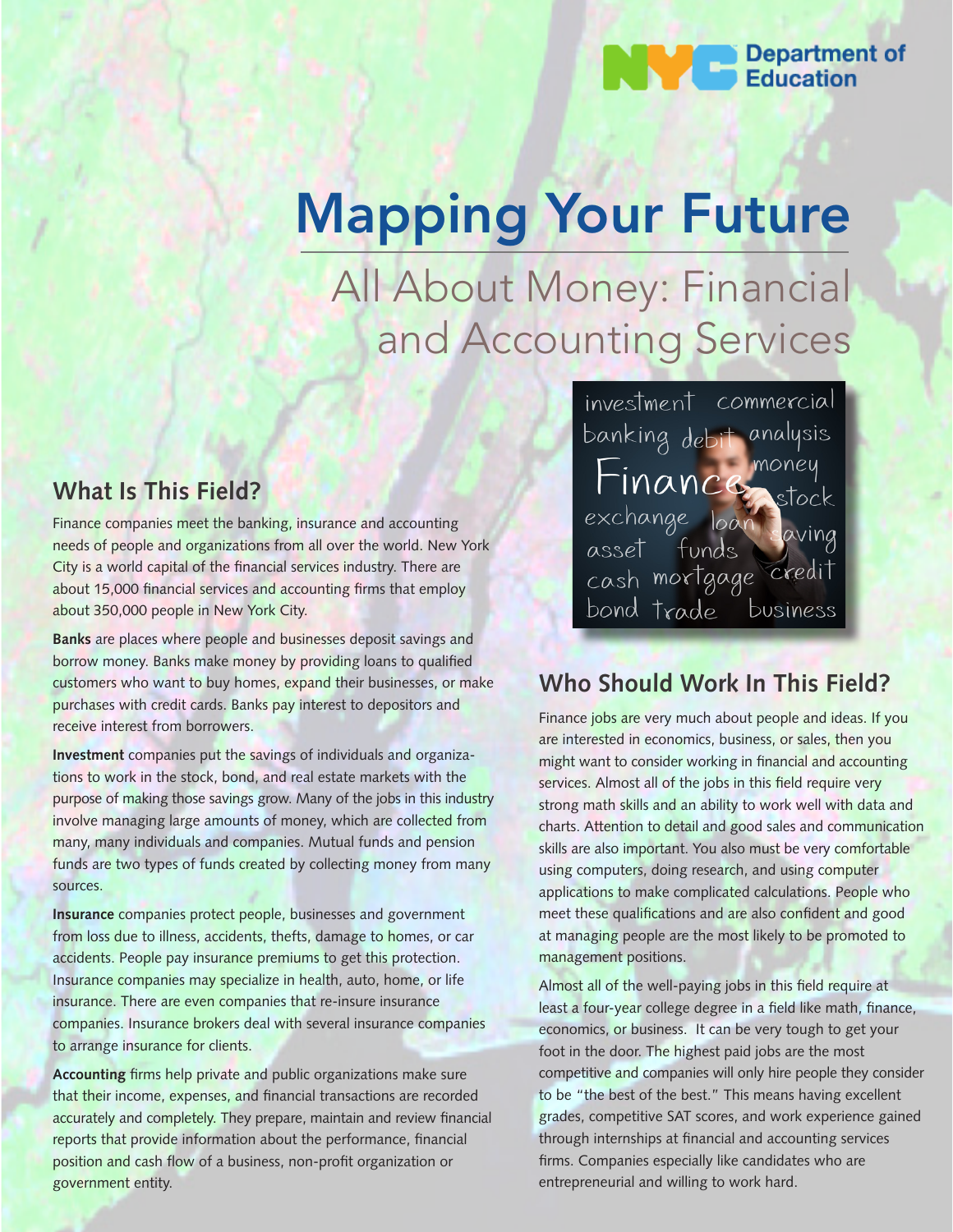# Banking and Finance

## INCREASING LEVELS OF EDUCATION/TRAINING REQUIRED

## High School Diploma/ Equivalent and Training Bachelor's Degree

#### Bank Teller

#### DUTIES:

**Help customers at a bank by accepting deposits and loan payments, and processing withdrawals. May sell savings bonds and travelers' checks, and process paperwork. May identify customer needs and make sales referrals.**

PAY RANGE: **\$19,000 to \$30,000 per year or \$10 to \$15 per hour**

## Post-High School Certificate or Associate Degree

## Collector

#### DUTIES:

**Keep track of accounts that are overdue and try to collect payments on them. Requires computer literacy and good communication skills.**

PAY RANGE: **\$29,000 to \$52,000 per year** 

Financial Consultant/ Securities Sales Agent



#### DUTIES:

**Help businesses or their clients make investment decisions. Usually has a major in business administration, accounting, statistics, or finance.**

PAY RANGE: **\$62,000 to more than \$200,000 per year**

## Personal Financial Advisor

#### DUTIES:

**Recommend financial options that help individuals meet their short- and long-term financial goals. Usually has a major in accounting, finance, economics, or mathematics.** 

PAY RANGE: **\$59,000 to \$200,000 per year**

## Financial Analyst

#### DUTIES:

**Conduct analysis of information affecting the investment programs of public or private institutions. Create charts and graphs using spreadsheets and other software applications; interpret data on price, yield, stability, future investment-risk trends, economic influences, and other factors affecting investment programs.** 

PAY RANGE: **\$66,000 to \$148,000 per year**

## Loan Officer

DUTIES:

**Analyze and evaluate the financial status of applicants to determine eligibility for loans. Advise applicants on the different types of loans and available credit options. Obtain and compile copies of credit histories, corporate financial statements, and other financial information.** 

PAY RANGE: **\$69,000 to \$174,000 per year**

## Bachelor's Degree plus Experience and/or Advanced Degree

### Bank Branch Manager

DUTIES:

**Coordinate workers in a commercial banking location. Develop positive relationships with individual and business customers, coordinate and schedule staff hours and activities, and prepare reports that are required by laws and regulations.** 

PAY RANGE: **\$67,000 to \$81,000 per year**

## Vice President, Sales

#### DUTIES:

**Direct a bank or brokerage's sales force, including setting territories and sales goals. Analyze statistics, plan staff training and evaluation, review sales records and make projections, prepare budgets and approve expenses, often with the heads of other departments.** 

PAY RANGE: **\$110,000 to more than \$200,000 per year**

#### Vice President, Research

#### DUTIES:

**Oversee research staff, develop and use complex mathematical methods to keep track of markets and industries, and prepare reports for presentation to a central bank, regulators, stockholders, and policy makers.** 

PAY RANGE: **\$95,000 to \$140,000 per year**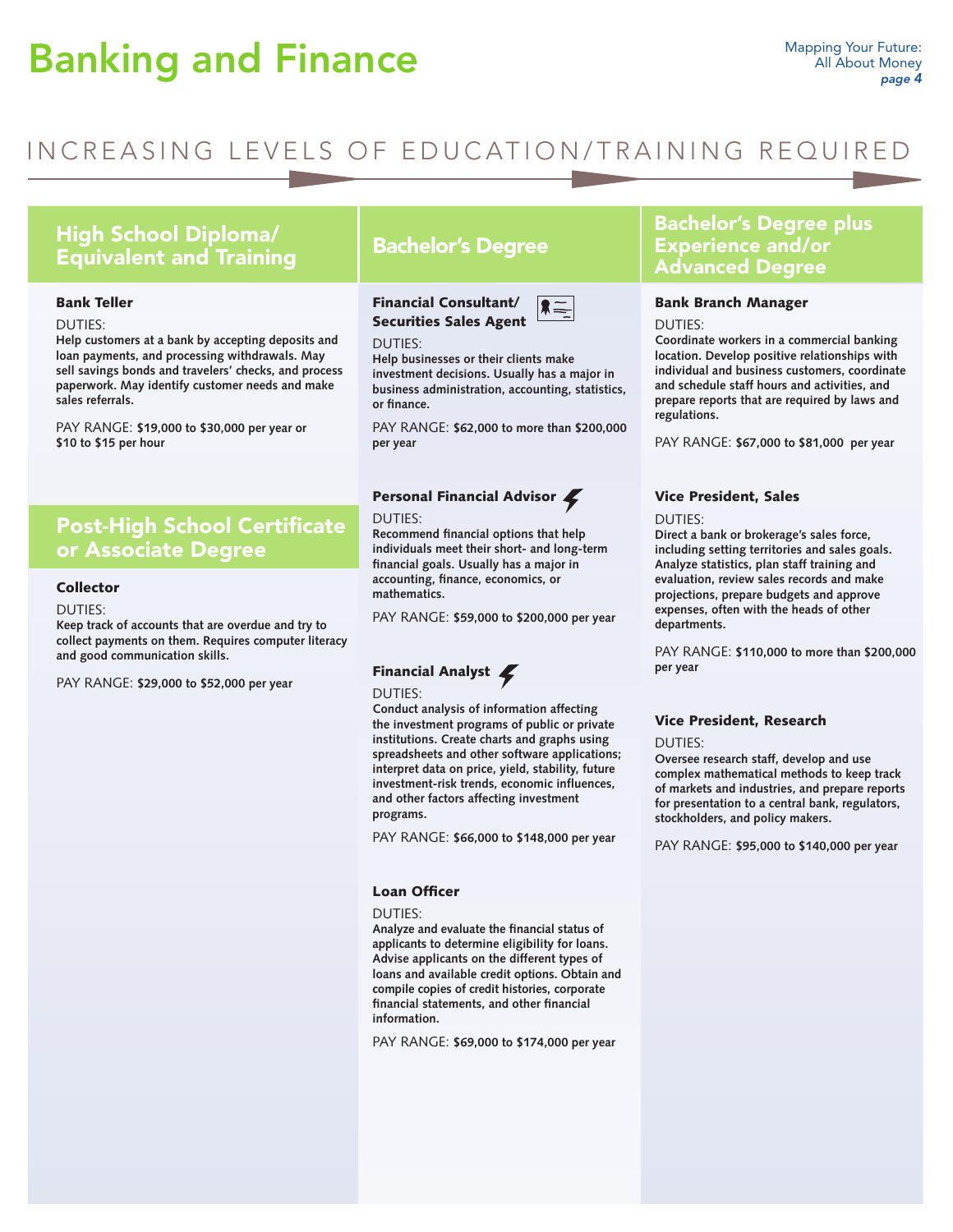# Put Yourself on the Map: How to Use This Brochure

Like any map, this Career Map helps you find your way to new places – in this case, a bunch of careers within one specific industry. (An industry is a loosely defined area of businesses engaged in similar work.) As you read, ask yourself: what different kinds of jobs are there? How does one job lead to the next? Which ones will I like? How much money can I earn, and how long will it take me to get there? What kind of training do I need?

One of the best ways to find a satisfying career is to get clear about your personal interests and strengths. What do you most enjoy doing? What do your friends, teachers, parents say you do best? Do you prefer to work with people, ideas or things? Do you want to be in charge, or work alongside your peers? Which of these jobs will let you be your best?

Once you've found a path that sounds like a good fit, it's time to test it out. Find someone who works in the industry – ask your friends, parents, teachers and neighbors if they can introduce you. Ask if they are willing to talk with you for a few minutes. This is called an "informational interview." You're not asking them to find you a job; you're only asking to listen and learn about their experience. If you ask in a professional manner, many people are happy to speak with you. (If you're nervous about this, ask a teacher, guidance counselor or parent to help.)

**Find someone who works in the industry – ask your friends, parents, teachers and neighbors if they can introduce you.**

Before you meet with the person, reread the brochure and write down any questions you have, for example:

- $\blacksquare$  What do you spend your day doing in this job?
- How did you get started in this field?
- How much reading, writing or math do you do in your job?
- $\blacksquare$  How do people dress at the work place?
- Do you have a routine set of tasks you do every day or do you do something different every day?
- Do you work the same schedule every week, or does it change?
- What courses would I take in high school or college to prepare for this job?
- $\blacksquare$  What is my next step after high school if I am interested in this field?
- $\blacksquare$  Where can I find people who can help me learn more about this field?

Make sure to send a thank you note, and in no time you'll be on your way. For more information about this industry and many others, you can visit www.careerzone.ny.gov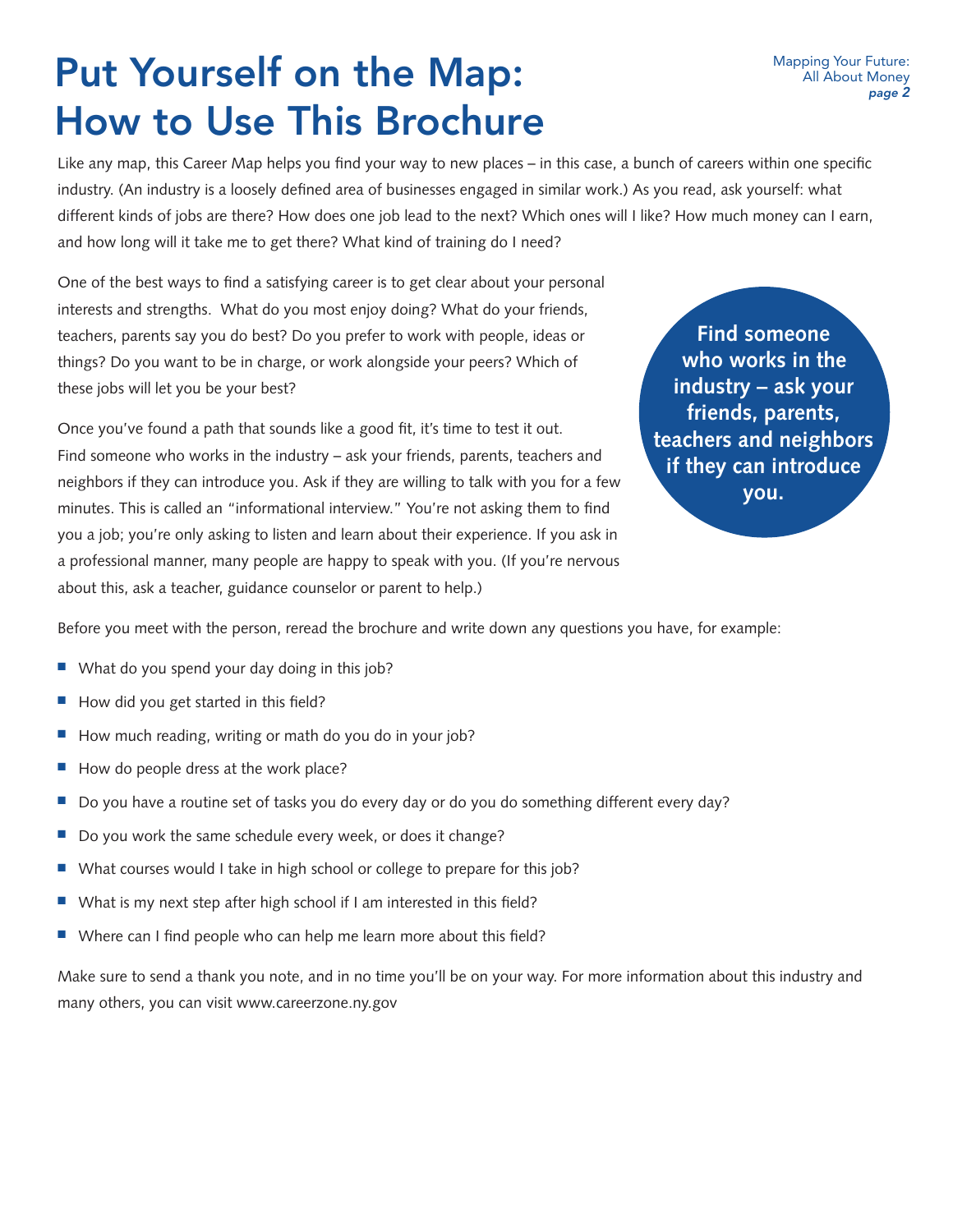## **Insurance** Mapping Your Future:

## INCREASING LEVELS OF EDUCATION/TRAINING REQUIRED

## Post-High School Certificate or Associate Degree

### Customer Service Representative

#### DUTIES:

**Inform customers by telephone or in person about products and services provided by the institution. Handle and resolve complaints. Transfer customers to specialists in the case of more complex inquiries.** 

PAY RANGE: **\$24,000 to \$48,000 per year or \$12 to \$23 per hour**

## Bachelor's Degree

## Insurance Sales Agent  $\sqrt{2}$



**Sell life, homeowner, health, or automobile insurance. May also interview clients, explain the pros and cons of different policies, customize package of insurance services, and calculate payments.** 

PAY RANGE: **\$43,000 to \$117,000 per year**

## Insurance Adjuster, Examiner, Investigator

#### DUTIES:

DUTIES:

**Investigate and identify an insurance company's liability due to illness, death, loss, or damage. Make settlements, interact with witnesses and claimants, and approve claims payments.** 

PAY RANGE: **\$46,000 to \$85,000 per year**

## Claims Examiner, Property, and Casualty Insurance

DUTIES:

**Ensure that insurance payments and settlements are made in accordance with company practices and procedures. Report overpayments, underpayments, and other irregularities. Coordinate with legal counsel on claims requiring litigation.** 

PAY RANGE: **\$45,500 to \$109,000 per year**

## Bachelor's Degree *continued*

#### Insurance Underwriter

DUTIES:

**Review insurance applications. Evaluate likelihood that insured events will occur. Make decisions on acceptance or rejection of applications. Adjust value of policy and premium amounts in accordance with assessment of the risk to the company.** 

PAY RANGE: **\$56,000 to \$108,000 per year**

## Actuary

DUTIES:

**Working for insurance companies, pension funds, or investment banks, analyze data about mortality, accident, sickness, disability, and retirement rates to forecast the chance that a company will have to pay benefits. May also calculate premium rates and determine how corporate earnings are distributed.** 

PAY RANGE: **\$66,000 to \$158,000 per year**

## Bachelor's Degree plus **Experience**

## Marketing Manager

DUTIES:

**Direct the marketing plans and programs for an insurance company, commercial or investment bank, or accounting firm. Determine demand for services, understand competition, and identify new customers. May also develop pricing strategies, conduct or interpret market research, and oversee promotional activities.** 

PAY RANGE: **\$106,000 to more than \$200,000 per year** 

## Vice President of Asset Management

DUTIES:

**Manage insurance or pension assets to minimize exposure to losses and maximize return on investment, while complying with regulatory limits.** 

PAY RANGE: **\$92,000 to \$112,000 per year** 

## Director of Fraud Management

DUTIES:

**Oversee staff that prevent, detect, and address fraud within a commercial banking environment. May also devise testing and monitor programs, ensure that investigations follow procedure, and keep track of external events that might affect the firm.** 

PAY RANGE: **\$110,000 to over \$200,000 per year** 

## MAP KEY

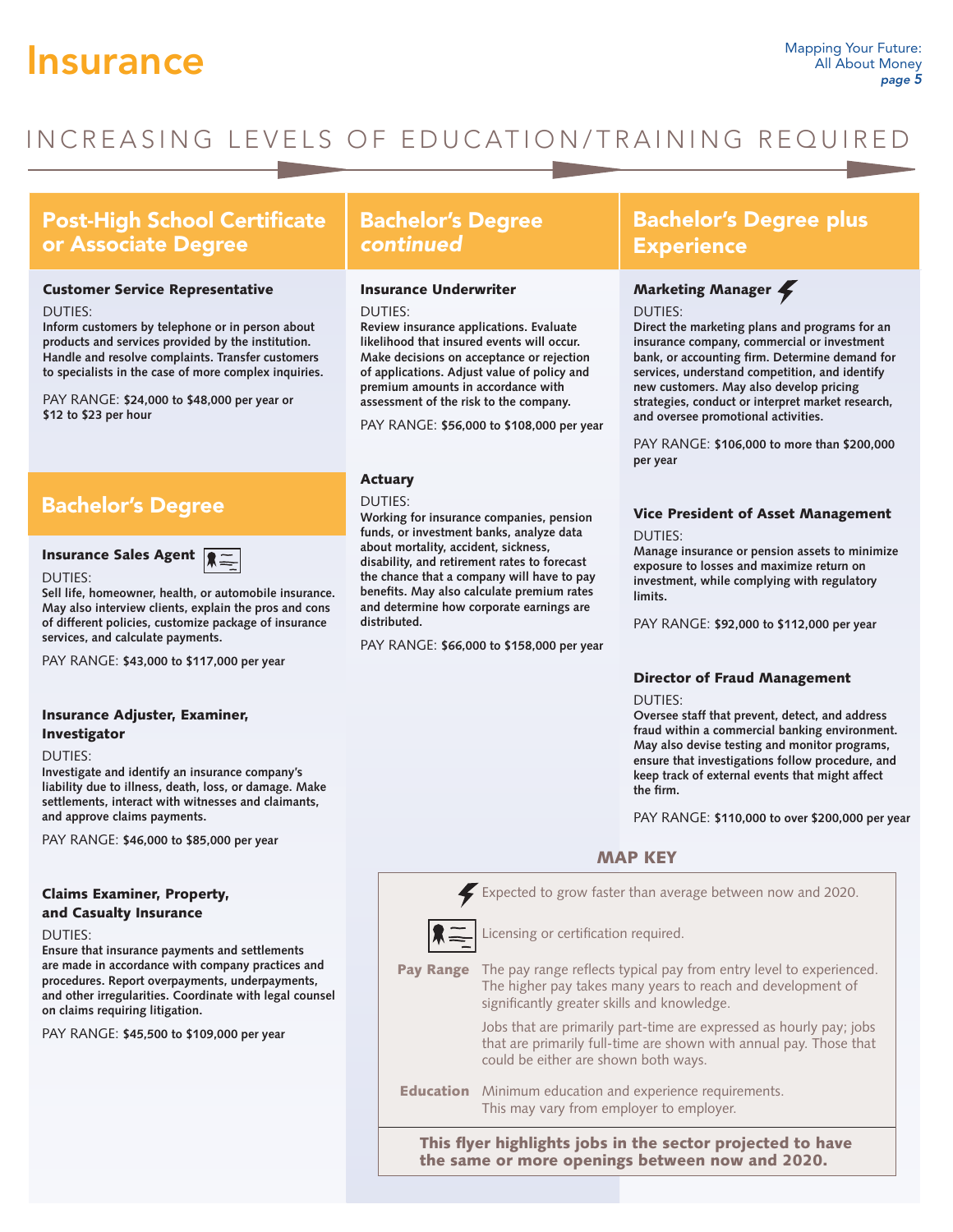# **Types of Employment** Mapping Your Future:

|                                          | <b>HOURS/WEEK</b>        | <b>SCHEDULE</b>       | <b>WAGE/SALARY</b>                                         | <b>PAYMENT</b>                                                    | <b>COMMON</b><br><b>BENEFITS</b>                                              |
|------------------------------------------|--------------------------|-----------------------|------------------------------------------------------------|-------------------------------------------------------------------|-------------------------------------------------------------------------------|
| <b>Full-Time</b>                         | Usually 35+              | Steady                | Annual                                                     | Weekly or<br>bi-weekly                                            | Paid sick leave,<br>vacation time,<br>health insurance,<br>retirement savings |
| Part-Time                                | Usually <35              | May vary              | Hourly                                                     | Weekly or<br>bi-weekly                                            | Usually none                                                                  |
| <b>Temp</b>                              | As needed by<br>employer | May vary              | Hourly                                                     | Weekly or<br>bi-weekly                                            | Usually none                                                                  |
| <b>Per Diem</b>                          | As needed by<br>employer | Daily or<br>Per Shift | Hourly                                                     | Weekly or<br>bi-weekly                                            | Usually none                                                                  |
| Self-employed<br>aka<br><b>Freelance</b> | Varies                   | Varies                | Negotiate rate of<br>pay with client                       | Upon completion<br>of work or on a<br>schedule of<br>deliverables | None: must pay own<br>taxes and health<br>insurance                           |
| Union                                    |                          |                       | Typically higher than<br>comparable<br>non-union positions |                                                                   | As negotiated by<br>the union with the<br>employer on behalf<br>of members    |

## **What are some sample career paths that people can follow?**

Within the banking sector, a career path might begin as a teller and progress to loan officer and, with additional education and experience, to branch manager or higher. Almost all jobs in the financial services sector require a bachelor's degree and many also require a license to begin, and then people can move into specialty areas or managerial positions.

In the insurance industry, someone can start out as a customer service representative, but all other jobs, such as insurance sales agent or claims examiner, require a bachelor's degree. People can then progress to higher-level positions.

In the accounting sector, someone with training or education after high school can be a bookkeeper or tax preparer, but in order to qualify for most of the jobs, especially that of accountant, a bachelor's degree is needed. Accountants with the Certified Public Accountant (CPA) credential, which requires both experience and passing a test, have many more opportunities. They can specialize in different areas of accounting, such as audit, taxation, or fraud prevention.

## **For more information on careers in this industry:**

http://www.efinancialcareers.com/ http://www.bls.gov/iag/tgs/iag52.htm http://www.bls.gov/ooh/business-and-financial/home.htm http://www.census.gov/econ/industry/def/d5412.htm

## **For information about the DOE CTE Programs:**

http://schools.nyc.gov/ChoicesEnrollment/CTE/Parentsandstudents/default.htm http://CTECouncil.org

## **Where can I get additional general information on careers?**

For careers in New York State: www.careerzone.ny.gov For general career information, including videos of nearly 550 careers: www.acinet.org For general career information: www.bls.gov/k12/

**Office of Postsecondary Readiness (OPSR) New York City Department of Education 52 Chambers Street New York, NY 10007**